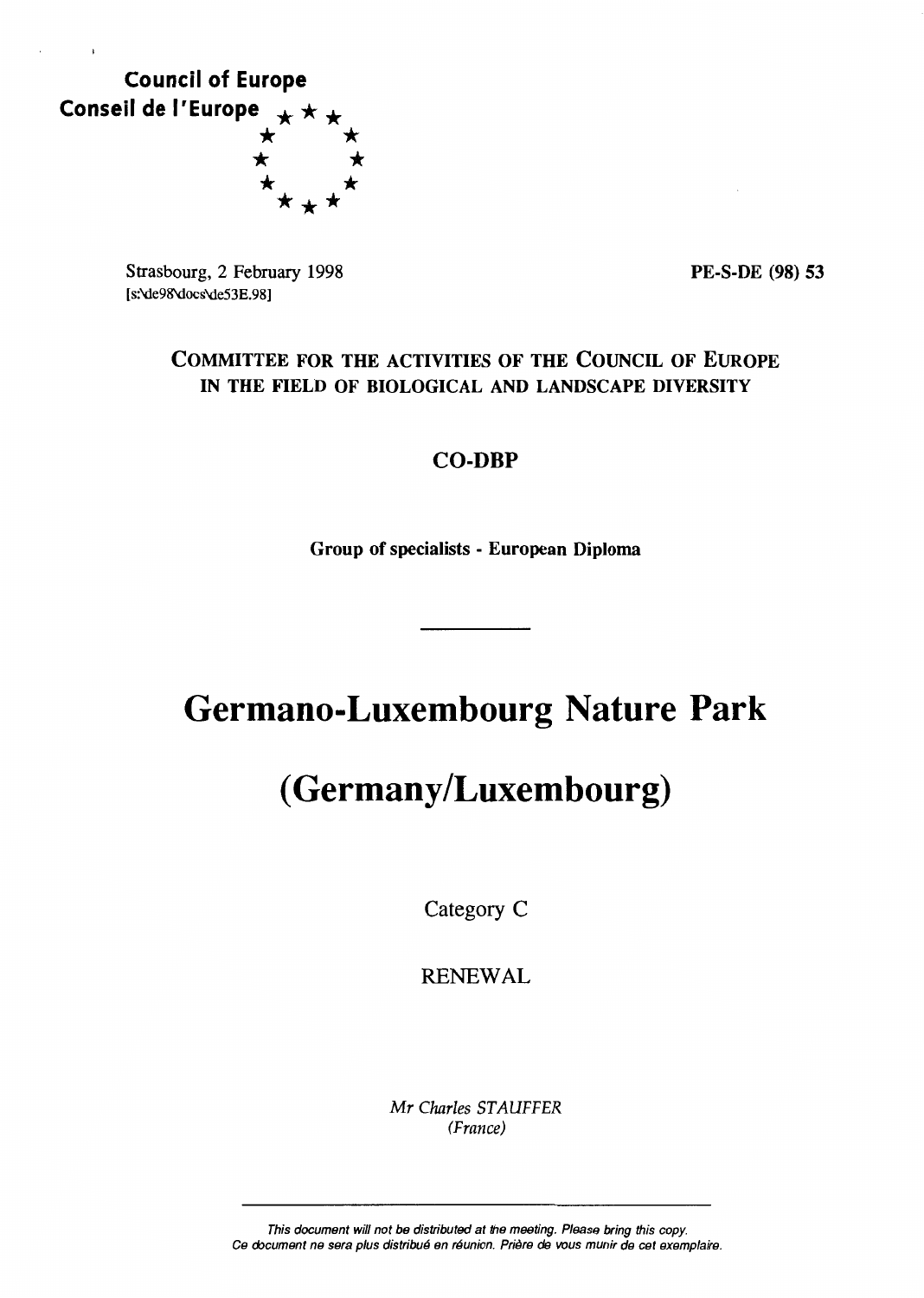$\pmb{\ddot{i}}$ 

## **GERMANO-LUXEMBOURG PARK**

## **1. BACKGROUND**

The Germano-Luxembourg Nature Park was formally established on April 1964. In reply to the joint request made by the two countries, the Council of Europe awarded it the European Diploma, category C. This award was renewed in 1978 and then again in 1983, 1988 and 1993.

As the diploma award is up for renewal, the Council of Europe Directorate of Environment and Local Authorities assigned me the task of carrying out an on-the-spot appraisal.

## **2. THE APPRAISAL**

The visit took place on 29 and 30 May 1997. No member of the Secretariat was able to accompany me.

The terms of reference I was given instructed me to check that the recommendations of Resolution (93) 13, of which a copy is appended, had been carried out.

On my arrivai at Vianden, I was welcomed by Mr KREMER, the Luxembourg Nature Conservation Commissioner for the Northern District.

## **3. MAIN FEATURES OF THE DIPLOMA-WINNING AREA**

NB: The Germano-Luxembourg Nature Park will be hereafter referred to as the park.

The park, which is 50 km long and 20 km wide at its widest point, extends along both sides of the border between the two countries. The border in the north is formed by the River OUR, and in the south by the River SURE, running from ECHTERNACH in the south to the Belgian frontier in the north.

Altitude: from 550 m in the north to 150m at its southern most point.

Temperature: 8° on average, but 2° less to the north.

Rainfall: from 1000mm in the Ardennes in the north to 650mm in the south.

Geology: Devonian schist in the Ardennes, whereas the south is formed of muschelkalk of the Keuper series overlaid with Lias sandstone.

Vegetation: there are two distinct regions and this contrast is constantly apparent:

the Ardennes in the north, which are heavily forested: only the high ground is cultivated. The parcelling out of mainly private forest property has encouraged the excessive spread of spruce which has taken the place of native deciduous species;

the south, which has a more hospitable climate and where there is much more agriculture extending up the scopes to meet the forest. Mixed deciduous woodlands are predominant.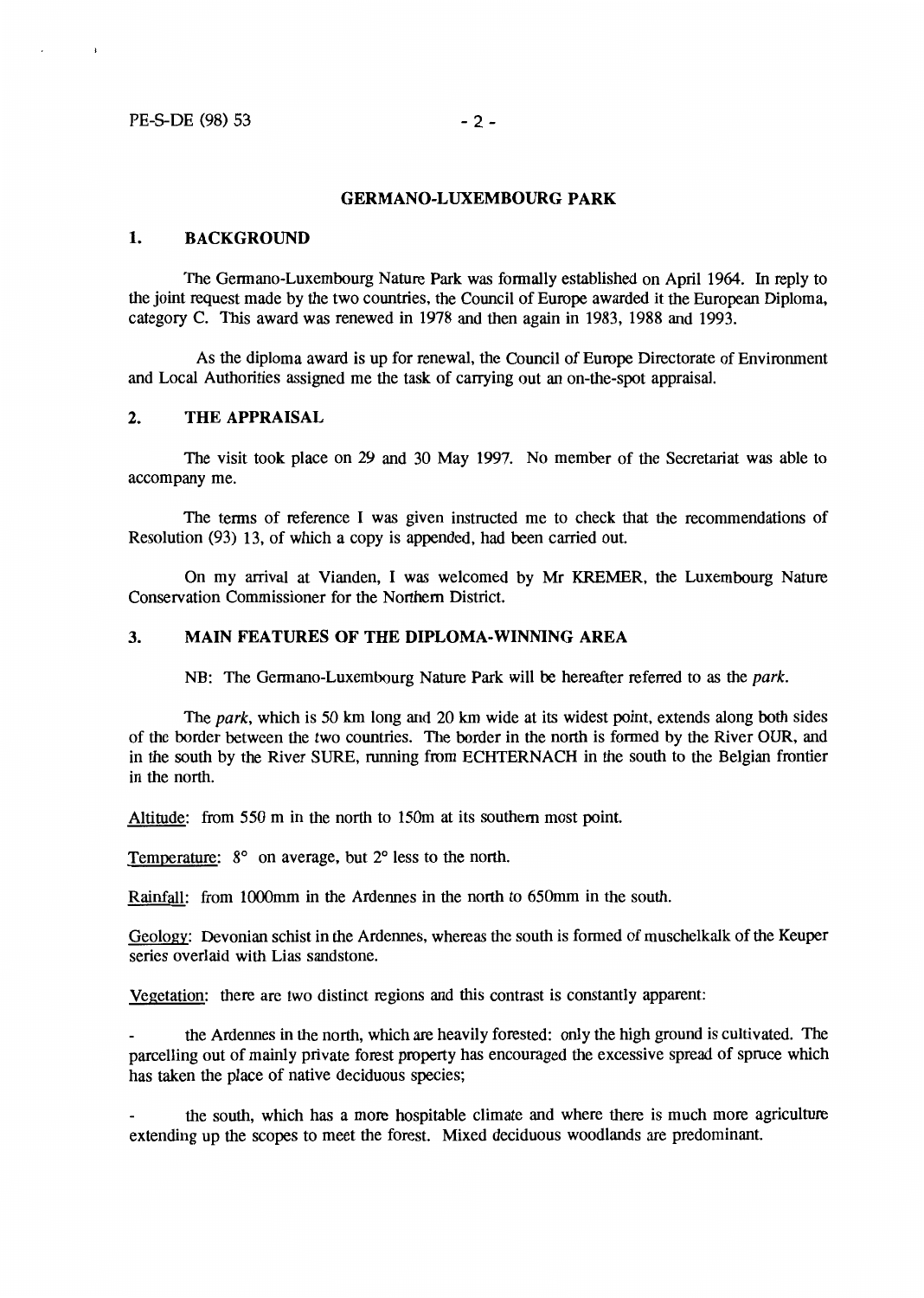This diversity of environmental conditions gives rise to an abundance and wide variety of fauna and flora.

There are more than fifty towns and villages in the *park,* a sign, if one were needed, of the high density of the population, more concentrated in the south, in this region.

## **4. THE ADMINISTRATIVE SITUATION OF THE AWARD WINNING AREA**

Day-to-day management and transfrontier co-ordination is carried out by a private association, the "Verein Deutsch-Luxemburgischer Naturpark" whose head office is in IRREL and which is altemately chaired by a Gennan and a Luxembourger.

An intergovemmental committee, comprising the Minister for the Environment of the Rhineland-Palatinate Land and the Luxembourg Water and Forestry Directorate, regulates legal matters arising from the international border.

The Luxembourg Act on nature parks of 10 August 1993 gave Luxembourg the legal means of setting up natural parks.

This new law raises several problems. The present associative structure of the *park* is not provided for by this law, which specifies that nature parks are placed under the supervision of a public corporation established by the state and the communes. It also specifies that the boundaries of a nature park should coincide with the boundaries of communes or at least of sections of communes, whereas the boundaries of the *park* are natural or physical boundaries.

We must remember that the German side of the *park* is also the southwest sector of the SÜD-EIFEL Nature Park and that this area under consideration therefore benefits from the logistical support of that structure.

## **5. MATTERS COVERED BY THE APPRAISAL**

## **5.1 The Our Valley**

 $\mathbf{I}$ 

#### *5.1.1 The Our valley electricity company installations*

The Our dam is a fundamental part of the installations. Among other things,  $1300 \text{ m}^3$  of waterbome waste are recovered and recycled annually at this spot, but the dam also fonns an impassable barrier for fish, particularly for salmon. A plan to restore a passage for salmon is being studied as part of the "Salmon 2000" Project.

By slowing down the current, the dam causes the sedimentation of fine particles brought downstream. The water filtering through the dam is thus purer.

The River Our, which rises in Belgium, is already polluted when it reaches the *park.* The flow of water leaving the dam is constantly maintained at exactly the same rate as it is above the dam, as the basin only acts as a collector supplying water for the turbines of the reservoir installed on the summit of the Néklosbierg. The complex was built forty years ago.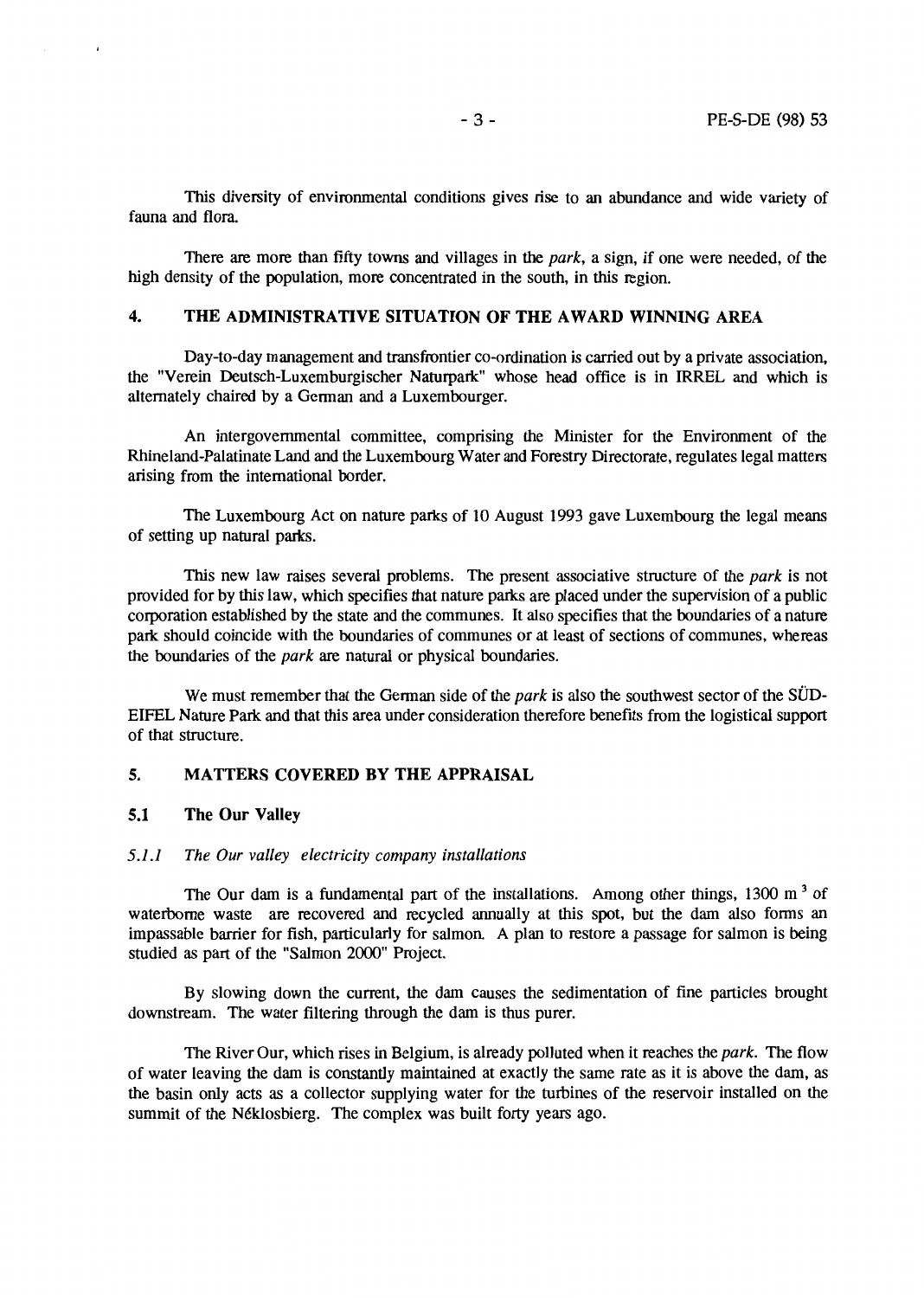## PE-S-DE (98) 53 - 4 -

### *5.1.2. The project for an Our Valley nature park (Luxembourg)*

This project is chaired by the Minister for Town and Country Planning and relies on the Luxembourg Parks Act which is not legally binding.

The project is the result of a popular initiative supported by local elected representatives.

The preparatory study is to be presented to the population, so that it can express its views, in the autumn of 1997. It will then be discussed with regard to town and country planning and, finally, with regard to nature conservation criteria. At present there are no plans for regulations to be drawn up before the year 2000. The implementation of this project will supplement the existing nature reserves in the German part of the *park,* thus forming a more substantial unit.

This initiative can only be welcomed.

NB: The characteristic of the Luxembourg Act is that it gives the population the opportunity to become involved with their environment. In this respect, it is quite distinct from German legislation.

#### *5.1.3. The Our Valley Renaturation Project*

ln parallel with the establishment of a nature park in the Our valley, there is a transfrontier project for the renaturation of the Our valley, the "Renaturierung des Urtals" (a Germano-Belgo-Luxembourg project) which entails a great deal of dialogue and an adaptation of German law, to enable the socio-economic implications to be made compatible with nature conservation requirements.

This INTER-REG project, which concerns four regions, should come to fruition in 2001. It regards farmers not just as entrepreneurs but partners, whose living will depend on enhancing the natural environment which they exploit. The objective of safeguarding water quality takes into account the topology of the natural zones in relation to their geological bases.

NB: It would appear that the future of the Our valley inevitably depends on co-operation between the three countries.

Could this not be a basis for associating the Hautes Fagnes-Eifel Nature Park with the future of the Germano-Luxembourg park?

#### *5.1.4. The Kalborn Mill*

This mill, which I visited during my last appraisal, has just been purchased by the foundation for nature conservation, "HÔLLEF für Natur".

One realises from the state of this ancient mill which is progressively losing its heritage value, that one must be vigilant as to the intentions of any future owners.

The Our valley was formerly exploited for its hydraulic power, as can be seen from the remains of numerous mills. It is to be regretted that this exceptional cultural heritage has been left to deteriorate.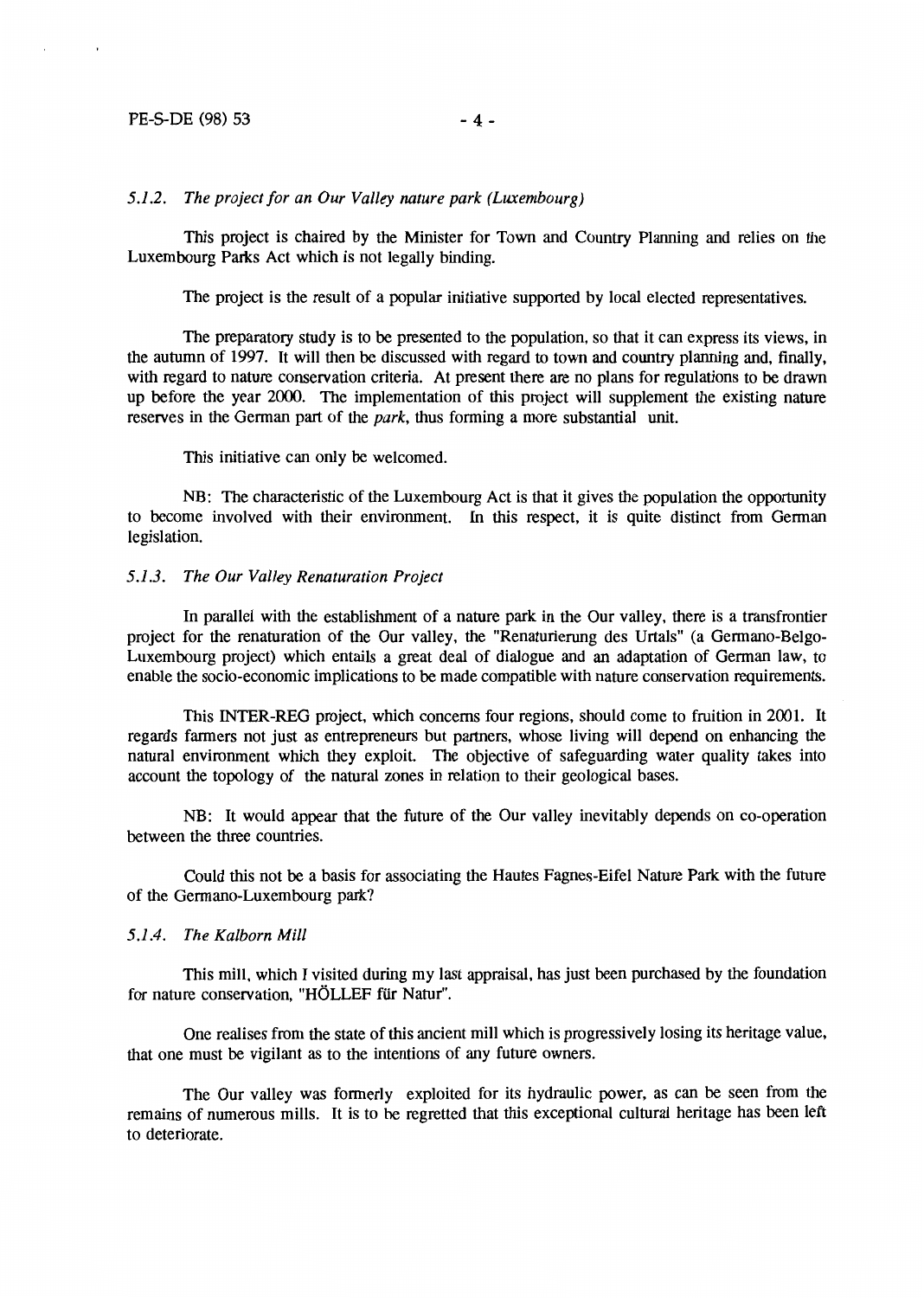NB: The restoration of one of these sites would make it possible for their glorious past to be recalled and for a few former achievements to be saved for future generations to admire.

## *5.1.5. Campsites*

Campsites, of which there are fewer upstream from Vianden, participate in the economic activity of the region without causing too much harm. Eco-tourism is always tolerable if kept within modest limits.

## **5.2 The Ardennes Plateau**

#### *5.2.1. Hosingen Park (Luxembourg)*

During my last visit, the many grandiose plans which were being studied for Hosingen Park were the cause of much concern. Today, the site has been given over to a regional school, which does not seem out of proportion in this sector and avoids any other speculation.

#### *5.2.2. The development of Irrhausen (Germany)*

This development, which I visited during my last trip, has been perfectly blended into the landscape and the public reception facilities are very well designed. They were built and are maintained by a team of workers billeted in Irrel. This subject will be dealt with a later chapter.

#### *5.2.3. The Waxweiler Quarry (Germany)*

The concession for working this quarry, which is situated in the north-east corner of the *park*  and is still in activity, will expire in one or two years. The great wealth of its geological strata (Late Devonian) will be shown to advantage by the *park* authorities; it is planned to reproduce a part of the shallow sea (Wattenmeer) with which the local strata originated. This should offer tourists an interesting occupation during their stay.

#### *5.2.4. The Muxerath windmill generators (Germany)*

Fourteen 80 m high windmills stand in a line on the Muxerath ridge. The non-polluting production of energy is to be welcomed, but it has to be recognised that from the point of view of the landscape, these erections spoil the horizon.

During my previous visit, I mentioned the problem of visual pollution caused by the high voltage line which begins at the Our power station. In Muxerath, the visual impact is high but localised.

NB: It would be interesting to take advantage of these windmills to study their impact on fauna and insect life.

### *5.2.5. Naturschutzcentrum Gaytal (Germany)*

This centre, which was built in 1966 and is financed by the Palatinate with INTER-REG funds and the financial backing of the Allianz insurance group, is the subject of much controversy.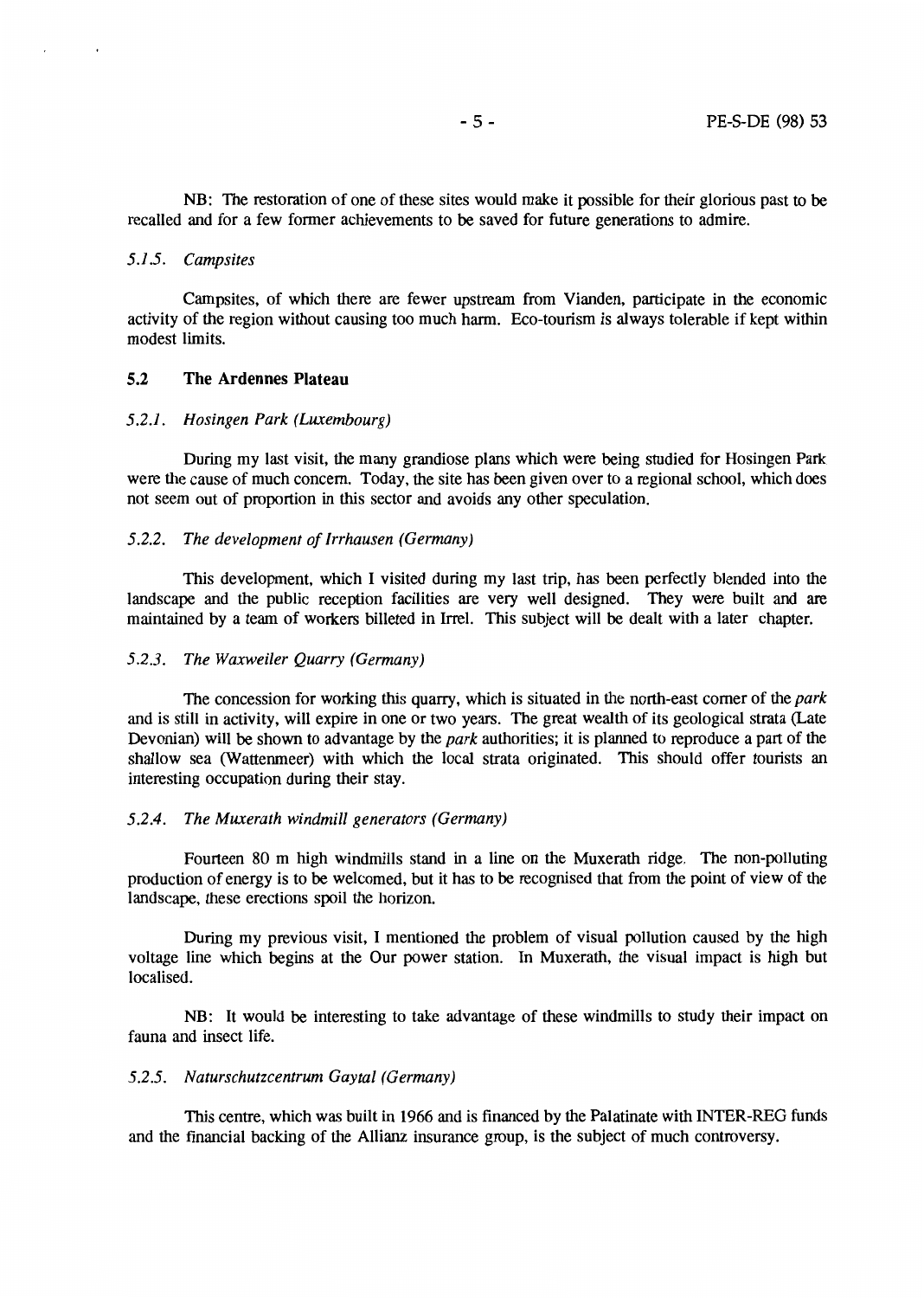## $PE-S-DE$  (98) 53 - 6 -

The deliberately provocative nature of the centre's very modem design (concrete, glass and steel) is intended to show that modernism can contribute to nature conservation.

The aim of the exhibitions, which are laid out over two floors, is to inform the public about:

- renewable energies,
- the *park* (it could not be ignored!),
- culture, nature and technology as the subject of development

The *park* authorities were excluded from the discussions which were held before the centre was built although nature conservation, with which this project is concemed, is the very object of the *park.* 

I feel that in excluding the *park* authorities from these discussions, the project bas failed to achieve the success it could have had. This can only be deplored and it must be hoped that its future activities will be carried out in full consultation with the representatives of the local nature conservation institutions.

## **5.3 The Sandstone south**

#### *5.3.1. The Teufelsschlucht Information Centre (Germany)*

The Teufelsschlucht Information Centre bas been set up in the former premises of a forestry school. It was converted with financial aid from Europe (70% ), the district authorities, the regional authorities and the Süd-Eifel Nature Park (30%). Its aim is to teach the public about how to interpret the environment.

All of the centre's collections have been designed with an educational purpose. lt also includes an educational trail, a bee-keeping school, etc.

The expectations which I had of this centre when I referred to the plans for it five years ago have been entirely fulfilled.

*5.3.2 Irrel* 

ln 1975, measures taken to encourage employment proved that it was possible for a nature park to create jobs.

To this end, the German Govemment made DM 80 million available in the form of salaries. This money enabled job seekers to be trained in the upkeep of the *park* amenities (planting, setting up rest areas and other improvements).

The final phase of the project involves quarters being set up in a property in Irrel where, in the near future, the *park* administration department and the offices of the team of workers we have just referred to, which belongs to the "Vereinznaturpark Sud-Eiffel", will be housed under the same roof.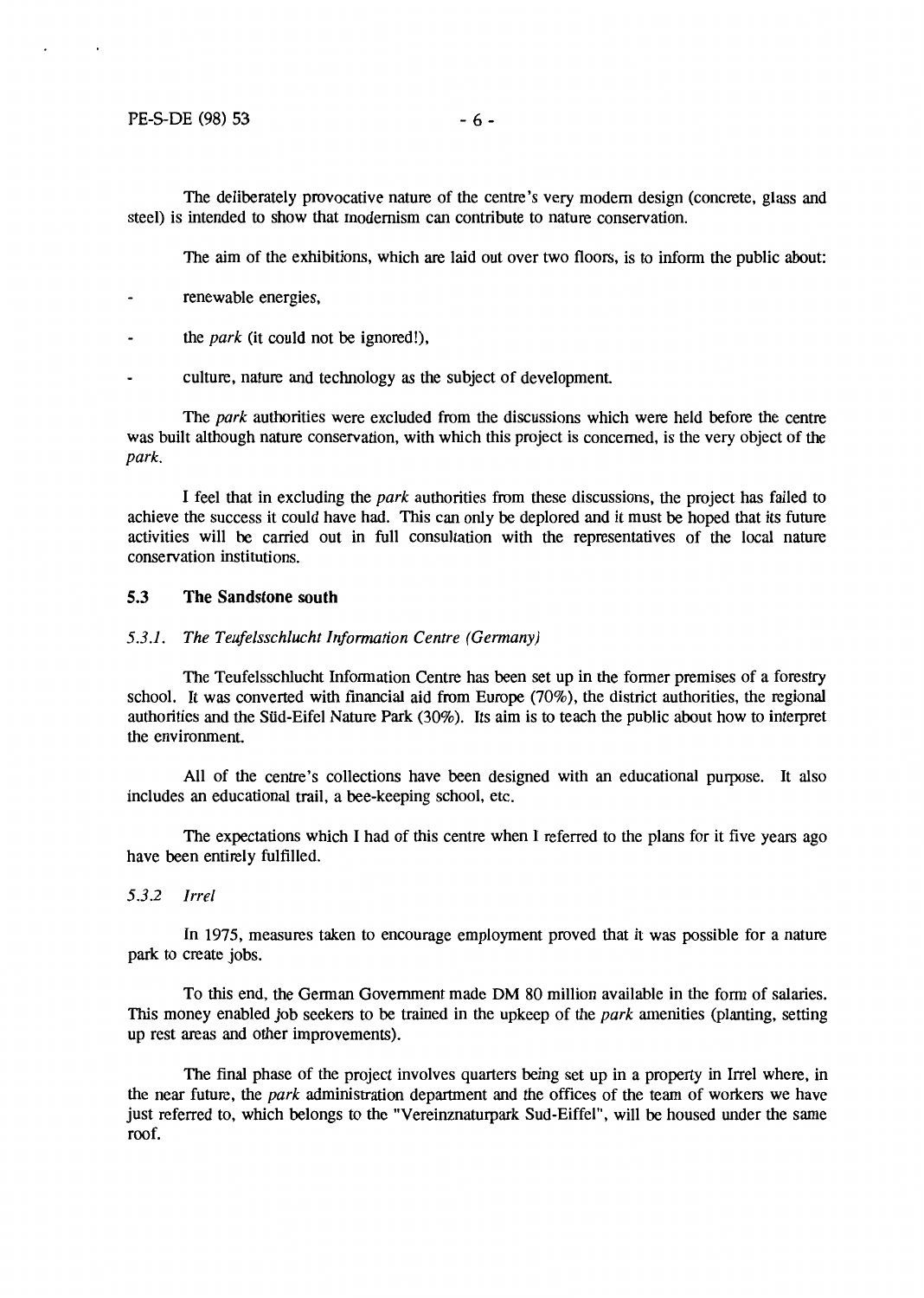The team of workers also operates in Luxembourg thanks to an agreement with the Luxembourg Ministry of Labour which enables them to be covered by social insurance when they work abroad. In order to simplify management, it is planned to set up a binational team with the specific aim of providing employment for job-seekers.

At present, this scheme fonctions without any externat aid. The profits it makes are used to build up equipment and stocks. The purchase of a mobile sawmill and the setting up of carpenters' workshops has provided this team, which will eventually include 75 people, with the means of carrying out a great deal of very varied work.

This success is due to the energy of the current manager.

It is an initiative which should be greatly encouraged.

## *5.3.3. Houllay (the former millstone quarries)*

The caves that were made in the sandstone at Houllay for the extraction of millstones provide these gorges with an added attraction.

Sorne of them are used as an open-air theatre whereas the others are frequently visited. The numerous traces of unauthorised campsites give this area a dilapidated appearance and unsupervised visits will speed up the deterioration of this most beautiful site.

Faced with increased pressure, it is urgent that a solution be found, either by placing the area under heavy surveillance, or by restricting access to it to certain times of the day and imposing an entry fee.

During the appraisal, a group of young ecologists lit a fire as they were preparing to spend the night in one of these caves.

As with the problem of rock climbing five years ago, a satisfactory solution needs to be found quickly.

#### *5.3.4. Berdorf*

 $\bullet$ 

Work has just been done on the path leading to the lookout above the Berdorf rocks to make it accessible to people in wheelchairs. Work on the amenities was completed with the addition of guard rails.

This is another step forward in making nature available to the largest number.

#### *5.3.5. Camping facilities*

The floods of January 1993 seriously damaged the numerous campsites which had been set up on the banks of the Our and Sure rivers. Repair work has been partially carried out but as the demand remains high, it is extremely likely that past mistakes will be repeated.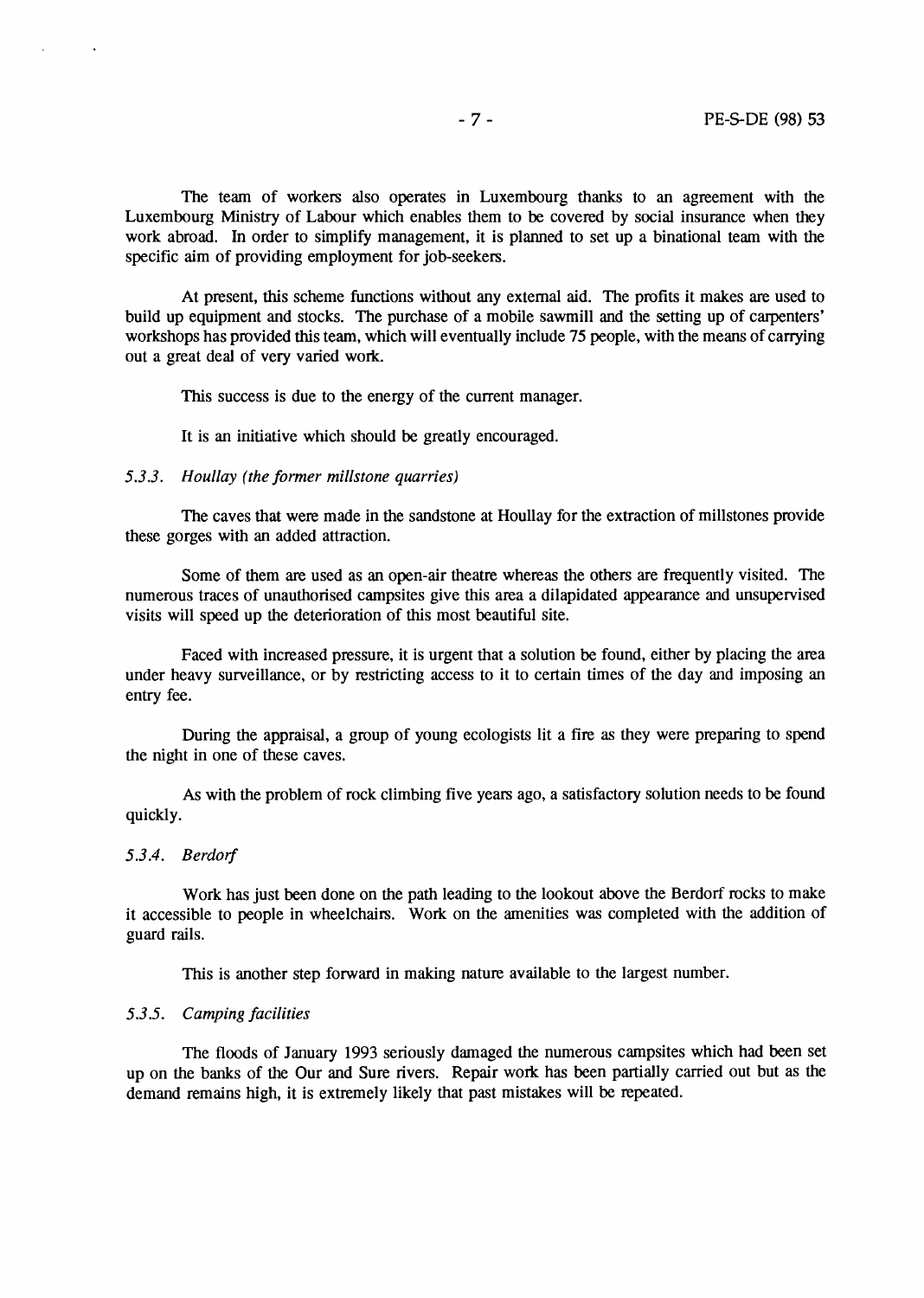## **5.4. The Five Recommendations of Resolution (93) 13**

### *5.4.1. Recommendation 1*

The Luxembourg Act on National Parks has brought legislation in the two countries doser, making it easier for the park managers to consult each other.

#### *5.4.2. Recommendation 2*

The description of the Our Valley Nature Park Project fully concurs with this recommendation.

#### *5.4.3. Recommendation 3*

The areas of open valley-floor farrnland are being successfully maintained. Unfortunately, farmers are less and less interested in these grasslands.

Maintenance sometimes has to be carried out by *park* staff.

## *5.4.4. Recommendation 4*

Trees have been planted along some country paths, mainly on abandoned farmland, thus relieving the monotony induced by certain farming practices.

### *5.4.5. Recommendation 5*

I have referred to the developments which have taken place in the Hosingen Park and which are in keeping with Recommendation (93) 5.

Vigilance needs to be maintained as far as short stay amenities are concemed. The floods contributed to this slight improvement.

## **6. CONCLUSION**

The two days spent in appraising the *park* made it possible for me to observe the progress which had been made since my last visit. This progress is noticeable both as regards reception and educational amenities available to the public. The complexity of the problems which arise in a densely populated park gives me grounds for stating that the constant efforts made on both sides of the frontier deserve to be encouraged by the renewal of the European Diploma Category C, for a further five-year period.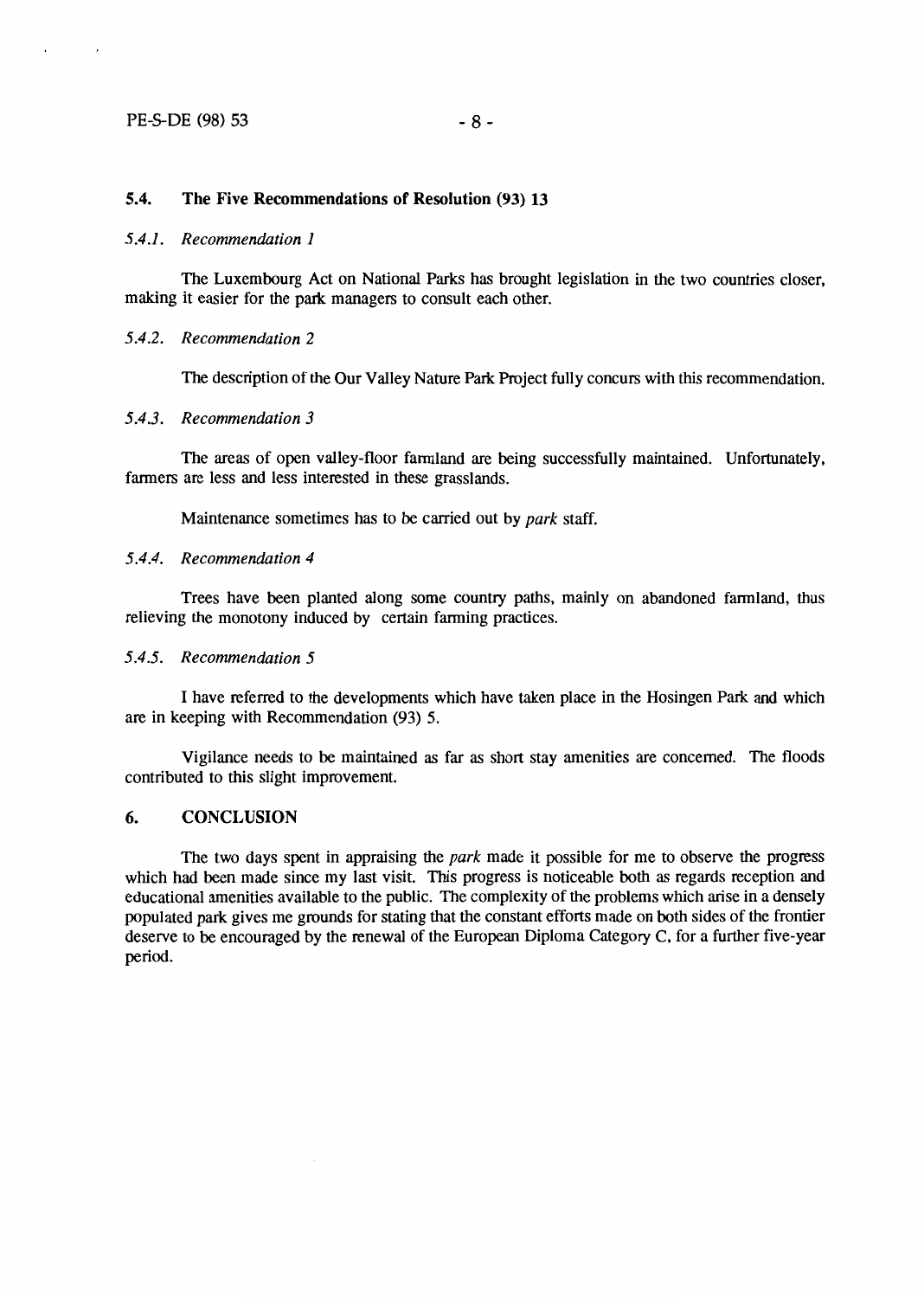## **DRAFT RECOMMENDATIONS**

- 1. Encourage collaboration between all the parties concemed by the Our basin (Germany, Belgium, Luxembourg).
- 2. Constitute a team of frontier workers to operate throughout all the entire Park.
- 3. Maintain vigilance with regard to campsites and canoeing activities.

 $\bullet$ 

 $\bullet$ 

- 4. Continue consultation aimed at seeking unifonn legislation on both sides of the border.
- 5. Endeavour to reduce the harm caused by tourists to the Houllay millstone quarries.
- 6. Take advantage of the presence of the windmills to study their impact on fauna and insect life.

\*

Appendix I contains a copy of Resolution (93) 13 adopted where the European Diploma was last renewed; in Appendix Il, the Secretariat presents a draft resolution for renewal of the diploma until 2003.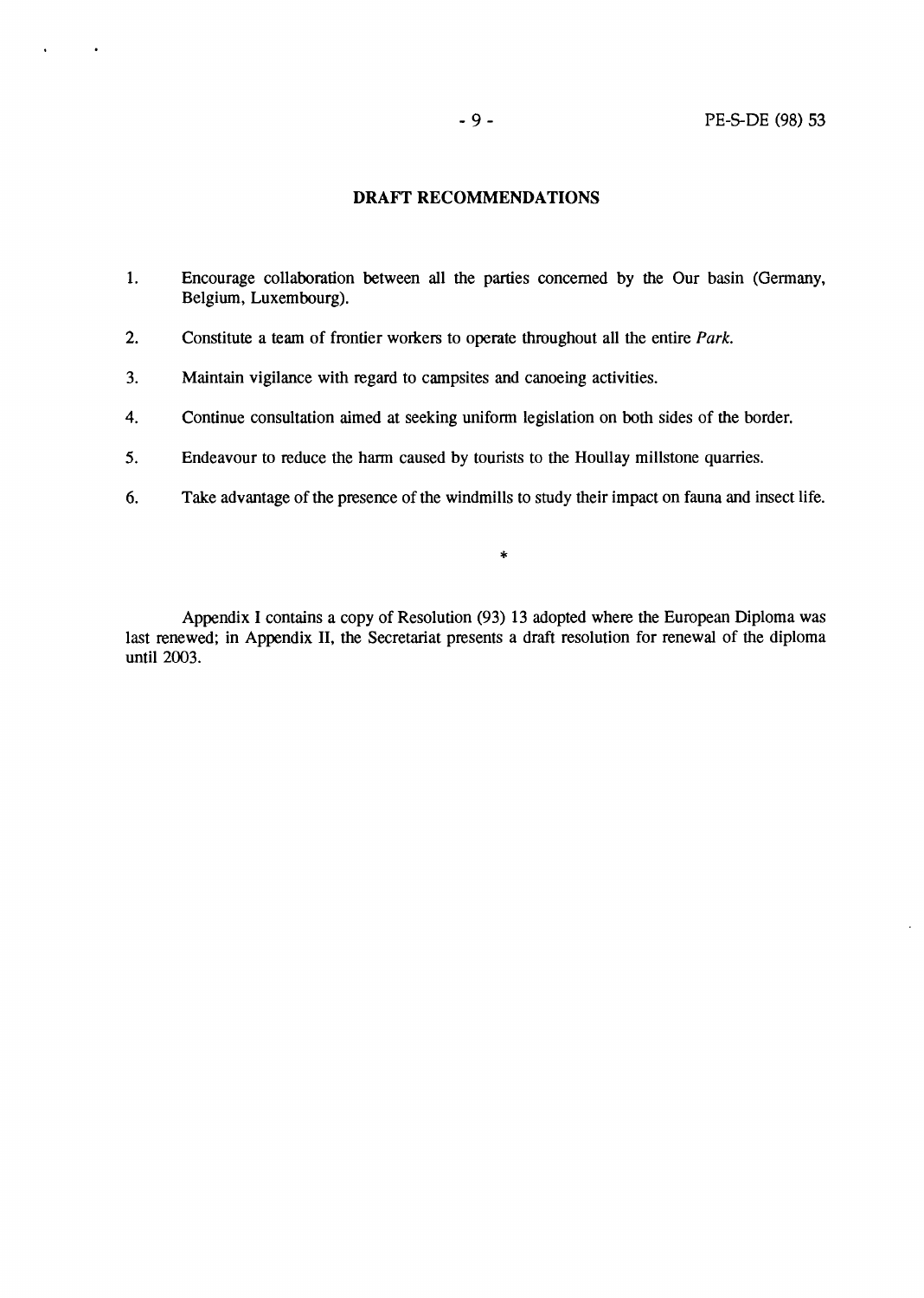**APPENDIX** I

# COUNCIL OF EUROPE COMMITTEE OF MINISTERS

#### RESOLUTION (93) 13

## **ON THE RENEWAL OF THE EUROPEAN DIPLOMA A W ARDED TO THE GERMANO-LUXEMBOURG NATURE PARK**

#### **(German y-Luxembourg)**

*(Adopted by the Committee of Ministers on 3 May 1993 at the 493rd meeting of the Ministers' Deputies)* 

The Committee of Ministers, in accordance with Article 15.a of the Statute of the Council of Europe,

Having regard to Resolution (65) 6 instituting the European Diploma;

Having regard to Resolution (73) 33 awarding the European Diploma to the Germano-Luxembourg Nature Park;

Having regard to the proposais of the Steering Committee for the Conservation and Management of the Environment and Natural Habitats (CDPE),

Renews the European Diploma, Category C, awarded to the Germano-Luxembourg Nature Park until 25 October 1998 ;

Attaches the following recommendations to the renewal:

1. step up a more effective consultation so that Luxembourg officiais can put into practice the same politics as their German counterparts at the same time;

2. continue the work of establishing a coherent nature reserve network;

3. maintain by appropriate farming practices the few areas of open valley-floor farmland;

4. use tree lining of roads to safeguard local strains of apple and pear trees;

5. follow a development policy which seeks to restrict the adverse effects of certain tourist, sporting and leisure activities. Particular care should be taken with the interministerial development project at Hosingen, taking account of its impact on the local landscape.